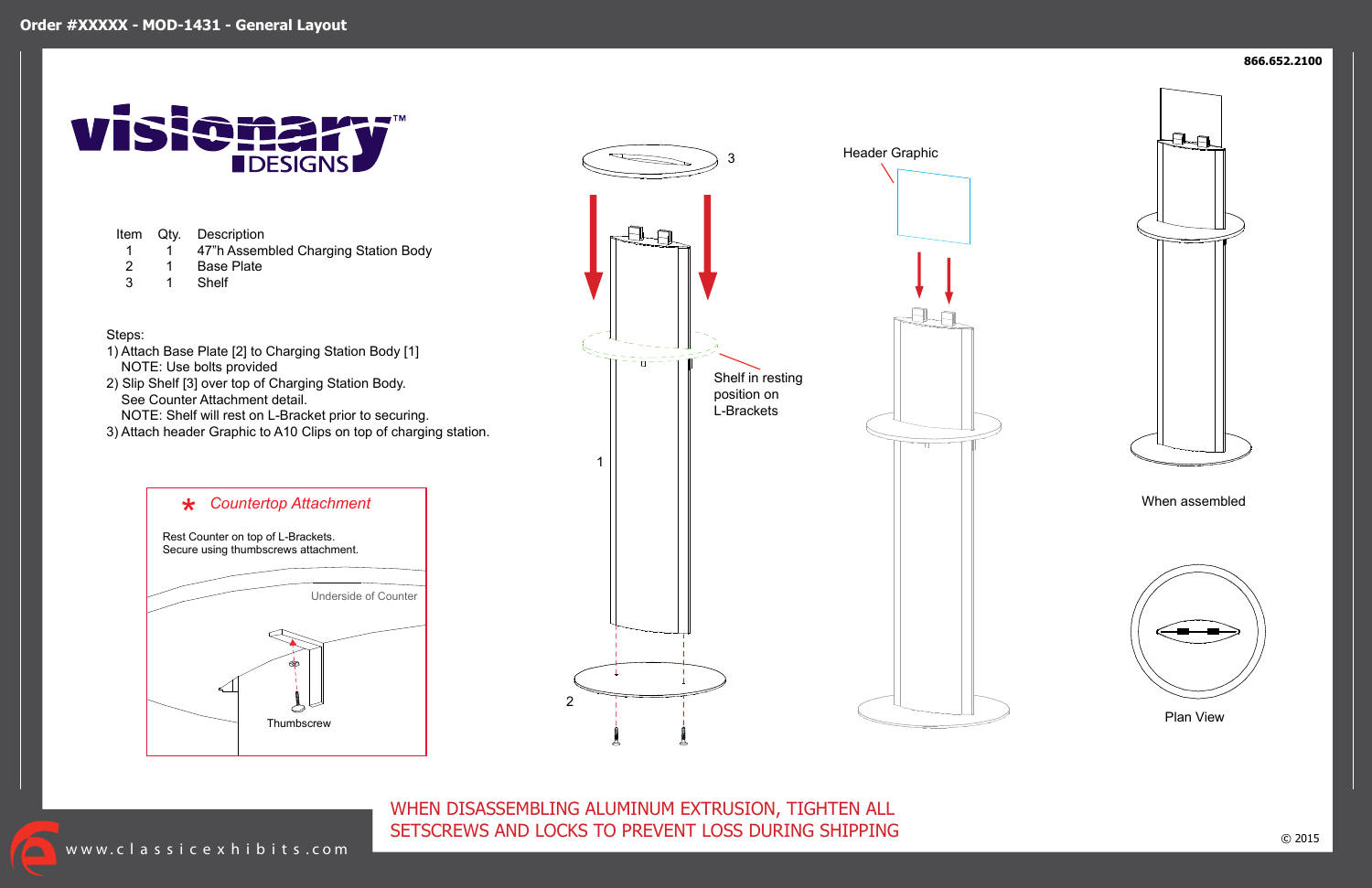www. classic exhibits .com

**866.652.2100**

## WHEN DISASSEMBLING ALUMINUM EXTRUSION, TIGHTEN ALL SETSCREWS AND LOCKS TO PREVENT LOSS DURING SHIPPING



Most Visionary Designs exhibits can be assembled with the supplied Hex Key Tool. Occasionally, a flat head screwdriver may be required.

Most horizontal extrusion connections have a patented expandable lock. This lock inserts into the groove of an opposing extrusion. Tightening the lock with the Hex Key Tool expands the lock and creates a strong positive connection.

Remove only (1) setscrew when disassembling. Replace setscrew in extrusion after assembling it. Before packing, replace setscrew in extrusion to avoid losing it.



Attach base plate to round or square vertical extrusion using the bolt provided. Be careful not to strip the threads.

## **Using Your Setup Instructions**





The Visionary Designs Setup Instructions are created specifically for your configuration. They are laid out sequentially, including an exploded view of the entire display, and then a logical series of detailed steps to assemble the main structure and components. We encourage you to study the instructions **before** attempting to assemble your exhibit.

Each page reminds you to tighten the setscrews after disassembling your exhibit to prevent loss of the locks and setscrews (see below in RED). This is VERY IMPORTANT.

## **Cleaning and Packing Your Display**

- 1) Use care when cleaning aluminum extrusion or acrylic inserts. Use only non-abrasive cleaners.
- 2) When cleaning laminate inserts or countertops, use mild cleansers and a soft material such as cotton.
- 3) Keep all display components away from extreme heat and long exposure to sunlight to avoid warping and fading.
- 4) Retain all packing material. It will make re-packing much easier and will reduce the likelihood of shipping damage.





Each extrusion contains a numbered label which corresponds with setup instructions. The label is located within a groove of the extrusion (when possible). With Visionary Designs the labels contain Black numbers unless otherwise specified.